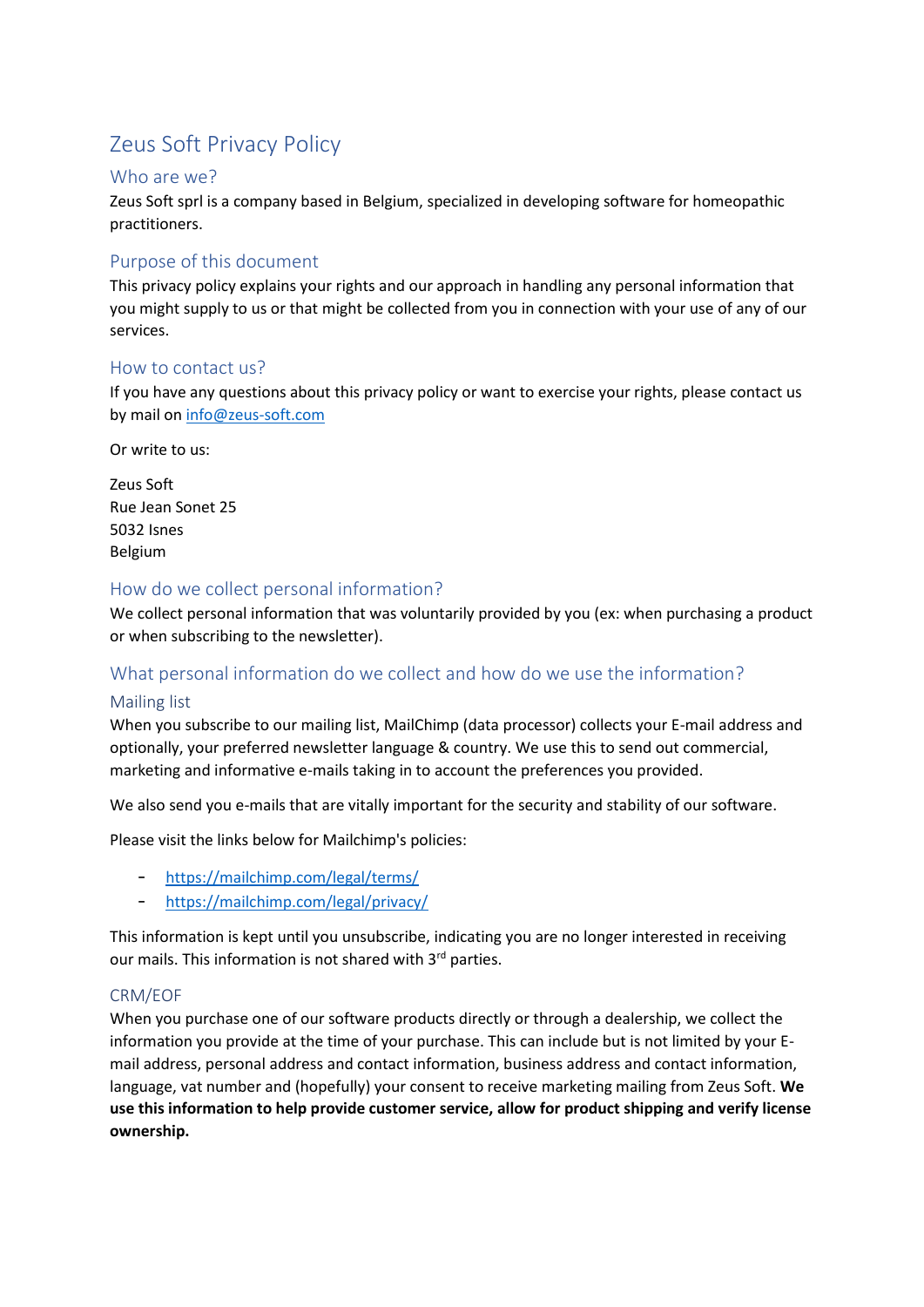When a new reseller in a given territory takes over from the previous one, we transfer your data to this new reseller to allow him/her to service you and to recognize you as a customer of Zeus Soft. The new reseller has to sign a data processor agreement before receiving your information.

As this information concerns our customer list, it is kept indefinitely to maintain relations with our customers with regards to support, licenses and other interactions necessary for our day to day operations. This information is not shared with 3<sup>rd</sup> parties by Zeus Soft.

## Our payment processors

When you purchase a Zeus Soft product, the payment processor (Ingenico or PayPal) will collect your name, e-mail address, IP address and credit card details (depending on the chosen payment method). This is required to ensure a safe handling of your payment.

Please visit the links below for more information on their policies:

- PayPa[l privacy policy](https://www.paypal.com/us/webapps/mpp/ua/privacy-full)
- Ingenico [personal data policy](https://www.ingenico.com/epayments/legal/account-holders)
- Ingenico [data retention](https://payment-services.ingenico.com/int/en/ogone/support/guides/user%20guides/data%20retention%20of%20personal%20data)

The information with regards to your payment is kept as long as is deemed appropriate for handling your payment and maintaining an audit trail for disputes and legal matters.

#### Website visits

On some of our websites, we use Analytics software to track visits. All IP's are anonymized and are not personally identifiable. The gathered information is used solely to further improve your website experience.

## Your rights

## Right to be informed

You have the right to be informed about the collection and use of your personal data. This privacy policy aims to provide this information.

#### Right of access

#### What is the right of access?

The right of access, gives you the right to obtain a copy of your personal data as well as other supplementary information. It helps you to understand how and why Zeus Soft is using your data, and check Zeus Soft is doing it lawfully.

You have the right to obtain the following from Zeus Soft:

- confirmation that Zeus Soft is processing your personal data
- a copy of your personal data
- other supplementary information (this largely corresponds to the information that Zeus Soft provides in this privacy notice).

## Right to rectification

- You have the right to have inaccurate personal data rectified, or completed if it is incomplete

#### Right to erasure

- You have a right to have personal data erased